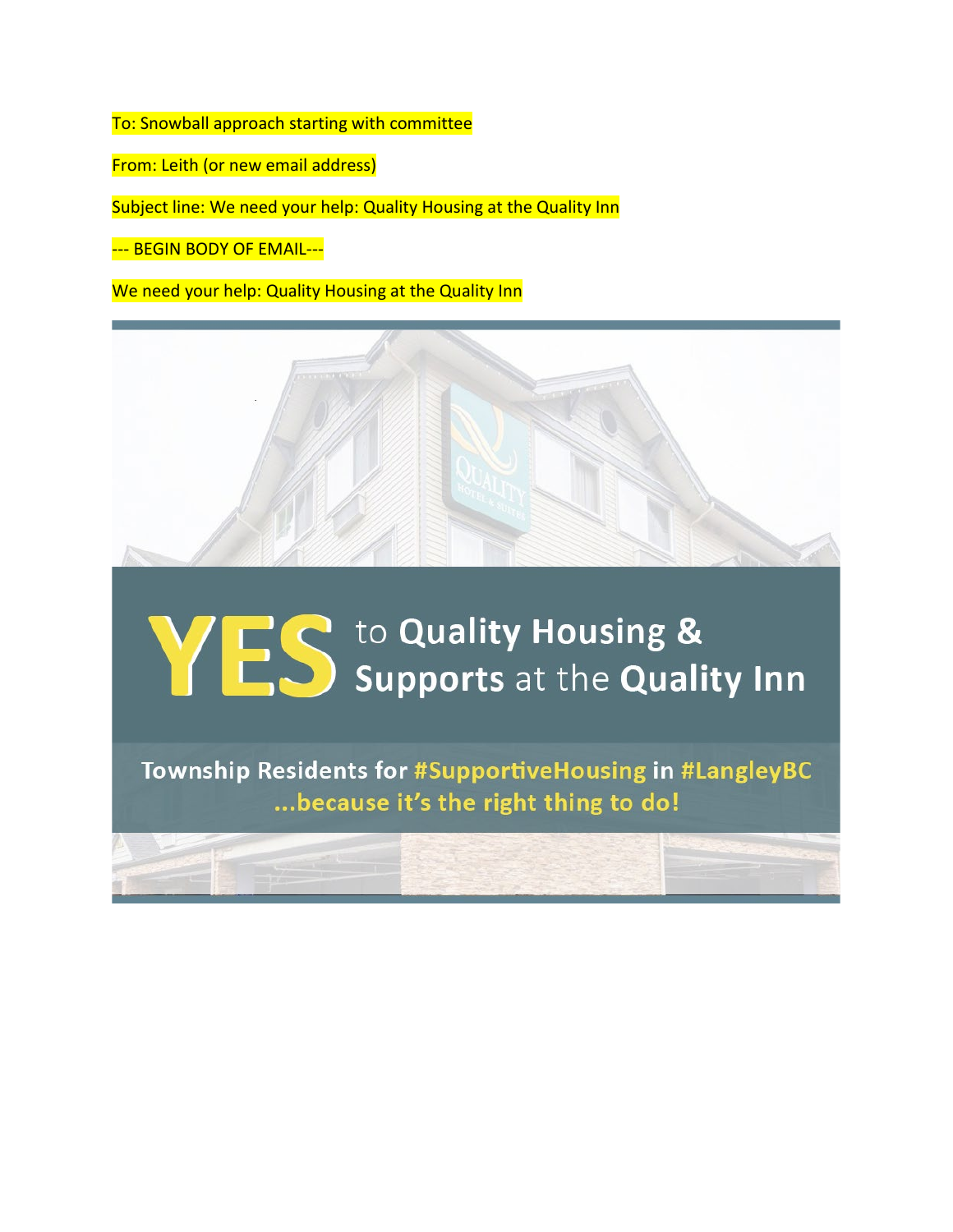Hello friends, colleagues and neighbours,

I am writing to you in regards to conversion of the Quality Inn into 49 units of supportive housing.

On Wednesday, **December 5th** council will hear from residents and make their final decision to house 49 homeless citizens from Langley (details here: [https://www.bchousing.org/partner](https://www.bchousing.org/partner-services/public-engagement/projects/langley-supportive-housing)[services/public-engagement/projects/langley-supportive-housing](https://www.bchousing.org/partner-services/public-engagement/projects/langley-supportive-housing)*).*

As you know the project has seen some opposition over the months and we need to make sure that council will hear loud and clear that the Township must support the conversion of the former Quality Inn Hotel into supportive housing and programming space.

We are in support of **Quality Housing at the Quality Inn** – and are asking **Township Residents to Speak Up For #SupportiveHousing in #LangleyBC**

We need your help - Here is how you can show your support:

- **1. Most importantly**! Send this email to everyone in Langley who is in favour of the project and ask them to join the contact list: **LINK TO SIGN UP FORM** We need to show our community's broad support for this important project.
- **2. Sign the online petition in support of the project**: <https://www.change.org/p/residents-for-supportivehousing-in-langley-bc>
- **3. Write to Mayor and Council through a personal letter from yourself or your organization:** You can use and amend the support letter template and send your submission in writing to [legservicesinfo@tol.ca](mailto:legservicesinfo@tol.ca) - send us a copy for our records. Template: [https://docs.google.com/document/d/16wvE-](https://docs.google.com/document/d/16wvE-RZ5dg2odOsEE8AFvymyrBusC0SlbY4Gc2-qcSA/edit?usp=sharing)[RZ5dg2odOsEE8AFvymyrBusC0SlbY4Gc2-qcSA/edit?usp=sharing](https://docs.google.com/document/d/16wvE-RZ5dg2odOsEE8AFvymyrBusC0SlbY4Gc2-qcSA/edit?usp=sharing)
- **4. Come to the public hearing (speak if you can!):**
	- Where: **Township Civic Facility** (Fraser River Presentation Theatre, 4th Floor, 20338 65 Ave.)